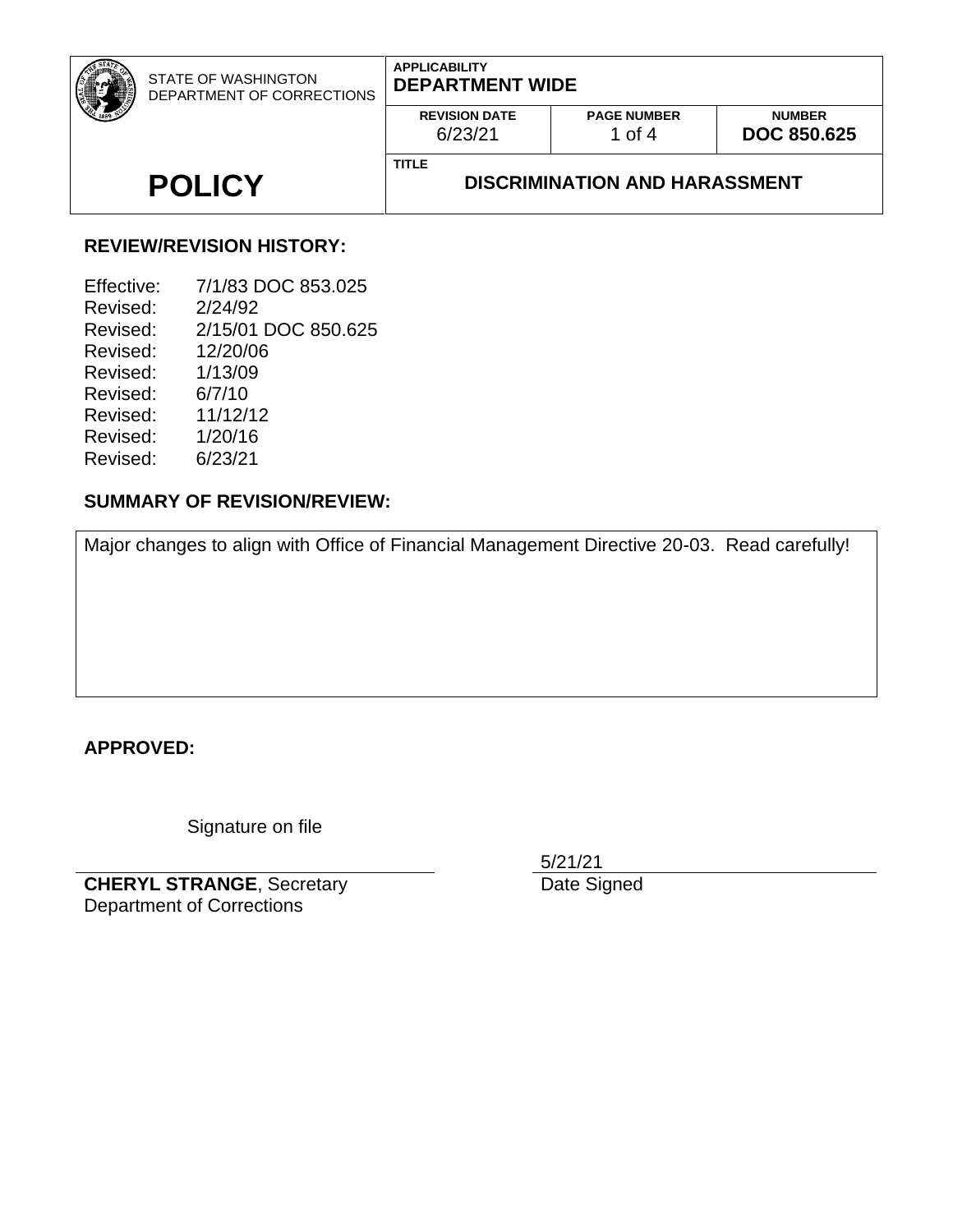| STATE OF WASHINGTON<br>DEPARTMENT OF CORRECTIONS | <b>APPLICABILITY</b><br><b>DEPARTMENT WIDE</b> |                                      |                                     |
|--------------------------------------------------|------------------------------------------------|--------------------------------------|-------------------------------------|
|                                                  | <b>REVISION DATE</b><br>6/23/21                | <b>PAGE NUMBER</b><br>$2$ of 4       | <b>NUMBER</b><br><b>DOC 850.625</b> |
| <b>POLICY</b>                                    | <b>TITLE</b>                                   | <b>DISCRIMINATION AND HARASSMENT</b> |                                     |

# **REFERENCES:**

DOC 100.100 is hereby incorporated into this policy; [RCW 49.60;](http://apps.leg.wa.gov/RCW/default.aspx?cite=49.60) [WAC 162-16-240;](https://apps.leg.wa.gov/wac/default.aspx?cite=162-16-240) [Governor's Executive Order 89-01;](https://www.governor.wa.gov/sites/default/files/exe_order/eo_89-01.pdf) [Office of Financial Management Directive 20-03;](https://www.ofm.wa.gov/sites/default/files/public/shr/Directives/SHR-Directive-20-03.pdf) DOC 850.010 Administrative Investigations; DOC 850.125 Workplace Violence; DOC 880.100 Corrections Training and Development; [Title VII of the Civil Rights Act of 1964;](https://www.eeoc.gov/statutes/title-vii-civil-rights-act-1964) [Collective](https://ofm.wa.gov/state-human-resources/labor-relations/collective-bargaining-agreements)  **[Bargaining Agreements](https://ofm.wa.gov/state-human-resources/labor-relations/collective-bargaining-agreements)** 

#### **POLICY:**

- I. Discrimination, including harassment, sexual harassment, and retaliation, is prohibited under RCW 49.60 and Title VII of the Civil Rights Act of 1964. The Department promotes a work environment free from discrimination, unsolicited, unwelcome, and inappropriate behavior.
- II. The Department prohibits all forms of discrimination and has established procedures to:
	- A. Ensure employment practices are non-discriminatory,
	- B. Report discrimination complaints, and
	- C. Ensure that all employees, contract staff, and volunteers are protected and provided relief from any form of discrimination in the workplace.

#### **DIRECTIVE:**

- I. General Requirements
	- A. Discrimination of any kind, including retaliation for filing or participating in the investigation of discrimination, will not be tolerated. Discrimination, including harassment, sexual harassment, and retaliation, is defined and examples are provided in Attachment 1.
		- 1. Employees, contract staff, and volunteers who fail to take prompt and immediate steps to prevent and/or report discrimination, or an act of retaliation, will be subject to appropriate corrective or disciplinary action, up to and including dismissal.
	- B. Employees, contract staff, and volunteers will not engage in any form of discrimination.
		- 1. Discrimination does not need to be job-related and may occur outside the workplace (e.g., social media, outside of work hours, travel, events).
- II. Responsibilities
	- A. Employees, contract staff, and volunteers will: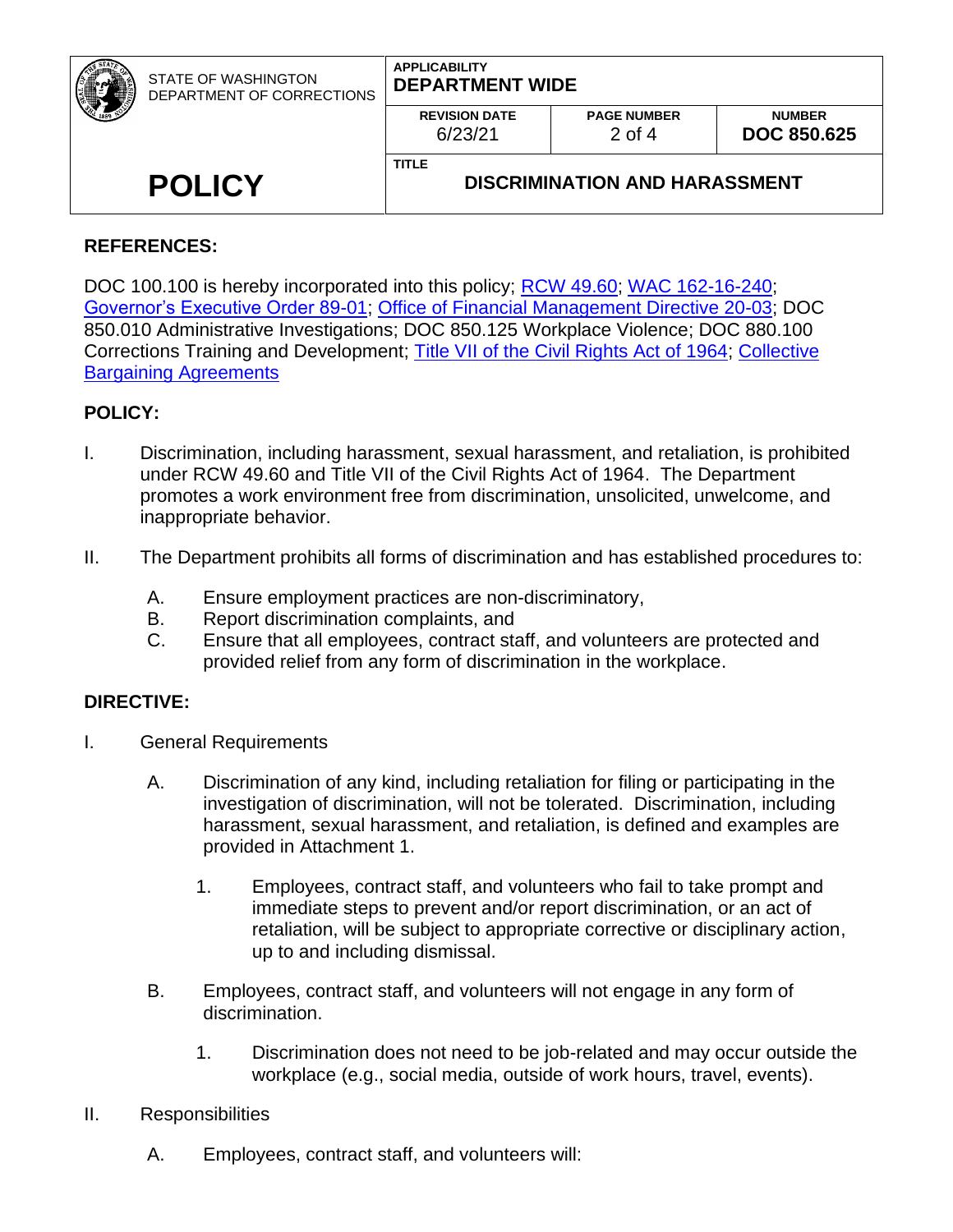STATE OF WASHINGTON DEPARTMENT OF CORRECTIONS

#### **APPLICABILITY DEPARTMENT WIDE**

| <b>REVISION DATE</b> | <b>PAGE NUMBER</b> |
|----------------------|--------------------|
| 6/23/21              | $3 \text{ of } 4$  |

**TITLE**

# **POLICY**

# **DISCRIMINATION AND HARASSMENT**

- 1. Read and comply with this policy.
- 2. Consider being an advocate for those facing discrimination by speaking up when the behavior is observed and/or reporting the behavior.
- 3. If the behavior continues or the person is uncomfortable speaking to the perpetrator, notify a supervisor/manager or Human Resources immediately of offensive behavior.
- 4. Complete non-discrimination and sexual harassment awareness and prevention training per DOC 880.100 Corrections Training and Development.
- B. Supervisors and managers will promote a safe and healthy work environment and prevent discrimination from occurring in the workplace by:
	- 1. Ensuring direct reports, contract staff, and volunteers are aware of expectations in this policy.
	- 2. Promptly documenting, reporting, and responding to incidents of discrimination.
	- 3. Referring the complainant to the Staff Psychologist and/or Employee Assistance Program.
	- 4. Following up with the complainant, as reasonable, to ensure the behavior has stopped and there has been no retaliation.
- C. Department leadership will hold themselves accountable for the alignment of this policy with applicable law to include maintaining metrics and data points.

# III. Reporting

- A. The filing of an initial complaint and subsequent investigation will be maintained as confidential information to the extent possible and as required per law.
- B. Employees, contract staff, and volunteers who observe or are subjected to discrimination may:
	- 1. Contact the Appointing Authority/Human Resources Consultant, email [DOCIDCComplaint@doc1.wa.gov,](mailto:DOCIDCComplaint@doc1.wa.gov) or request their supervisor/manager make contact on their behalf.
	- 2. File a complaint through one of the following: